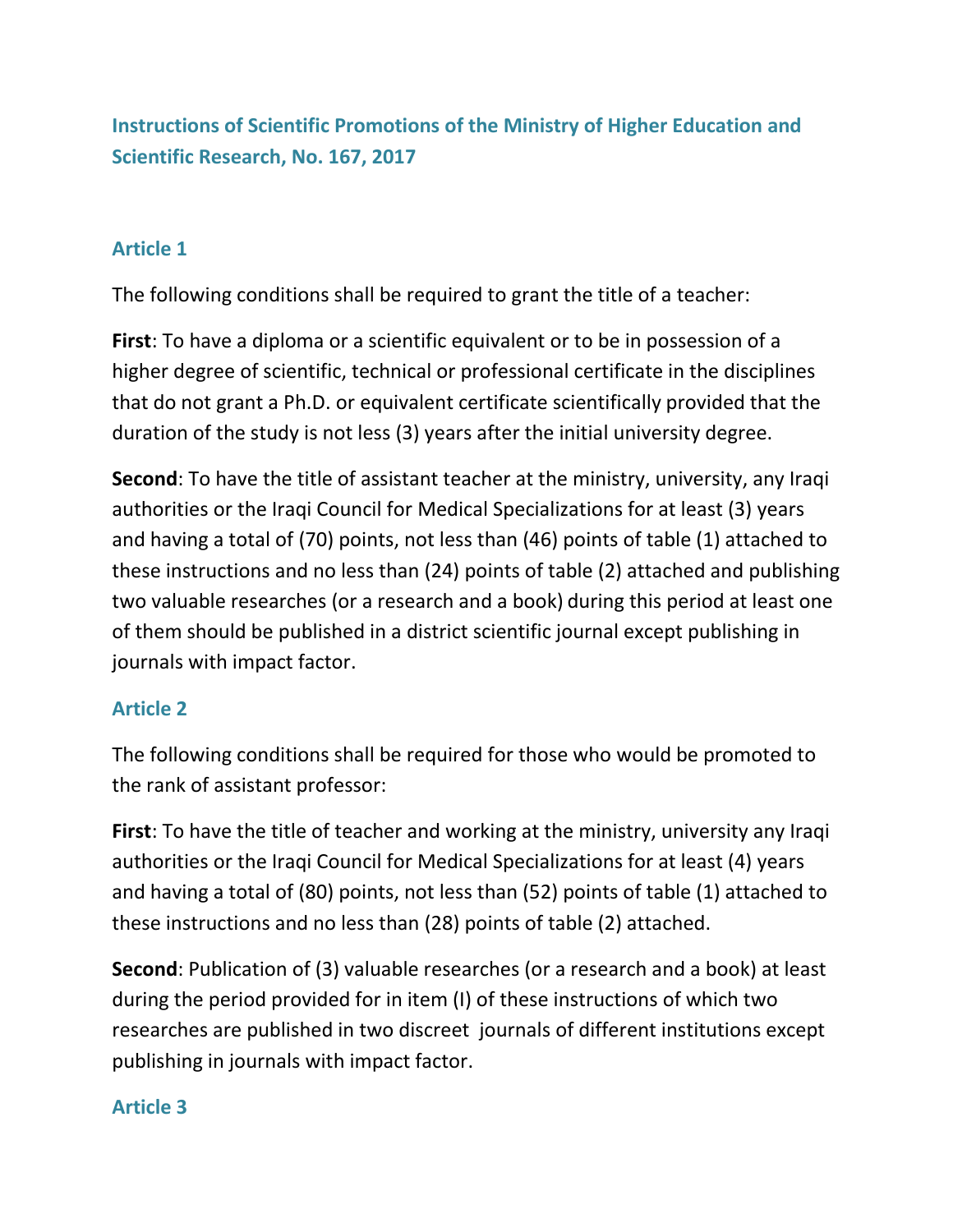The following conditions shall be required for those who would be promoted to the rank of a professor:

**First**: To have the title of assistant professor and working at the ministry, university any Iraqi authorities or the Iraqi Council for Medical Specializations for at least (6) years and having a total of (90) points, not less than (59) points of table (1) attached to these instructions and no less than (31) points of table (2) attached.

**Second**: Publication of (3) valuable and original researches (or a research and a book) in most rankings at least during the period provided for in item (I) of these instructions of which two researches are published in two discreet journals of different institutions except publishing in journals with impact factor.

## **Article 4**

A teaching staff has the right to apply for scientific promotion to the rank of assistant professor or professor a year before the date of meeting the requirement of the period of time stipulated in article 1 (2) and article 1(3) of these instructions.

## **Article 5**

Research and literature provided for scientific promotion should be:

**First**: Research should be in the general field of specializations and two of them should be in the specific specialization of promotion for the rank of assistant professor and all in the specific field of specialization to be promoted to the rank of professor.

**Second**: Published or approved for publication, one of which may be approved for publication.

**Third**: Not provided for a previous scientific promotion.

**Fourth**: Non-quoted from diploma, master or Ph.D theses.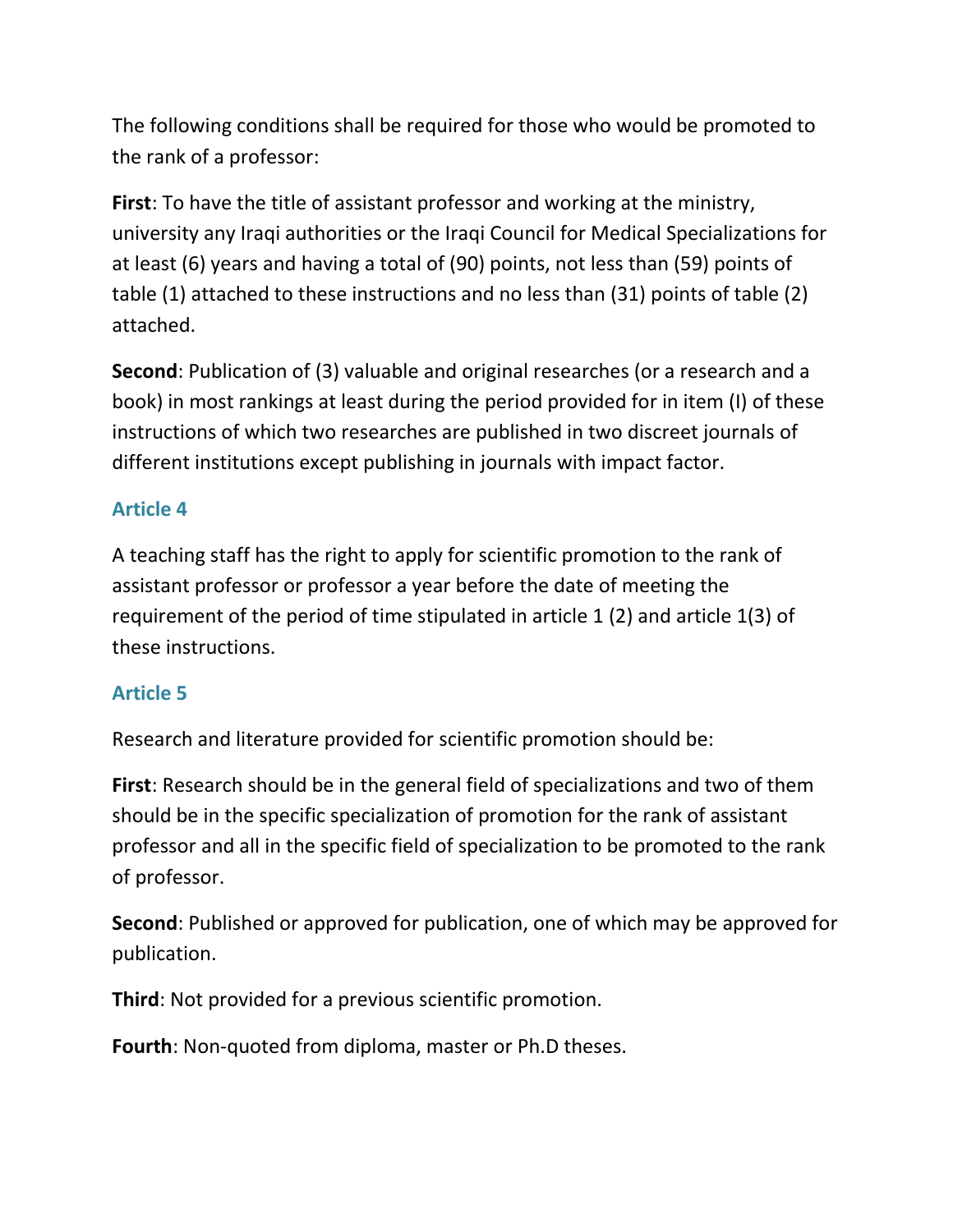**Fifth**: Published in the field of competence of the scientific journal or in various scientific journals.

**Sixth**: Completed during the period of time of the current scientific rank of the promotion student.

### **Article 6**

Points of joint scientific output identified in the tables accompanying these instructions shall be counted on condition that the first researcher should receive all points while the second participant would receive (80%) of the points obtained by the first researcher for the same research and (70%) to the third researcher.

## **Article 7**

Subject to the provisions of articles (2) and (3) of these instructions:

**First**: Research quoted from Diploma, Master and Ph.D theses may be adopted that have been completed under the supervision of the student of promotion for the purposes of scientific promotion if they are published or approved for publication in the name of the graduate student and the student of scientific promotion and can be utilized from only one research.

**Second**: Authored or translated book with International Standard Book Number (ISBN) can be adopted for the purposes of scientific promotion and is treated as a research in presentation and for once.

**Third**: A patent may be submitted and treated as a research in presentation and for once.

**Fourth**: One research presented at a periodic scientific conference may be accepted for the purposes of scientific promotion if was published as a whole during the proceedings of the conference or published in accredited scientific journals but not to accept its summary the purposes of promotion.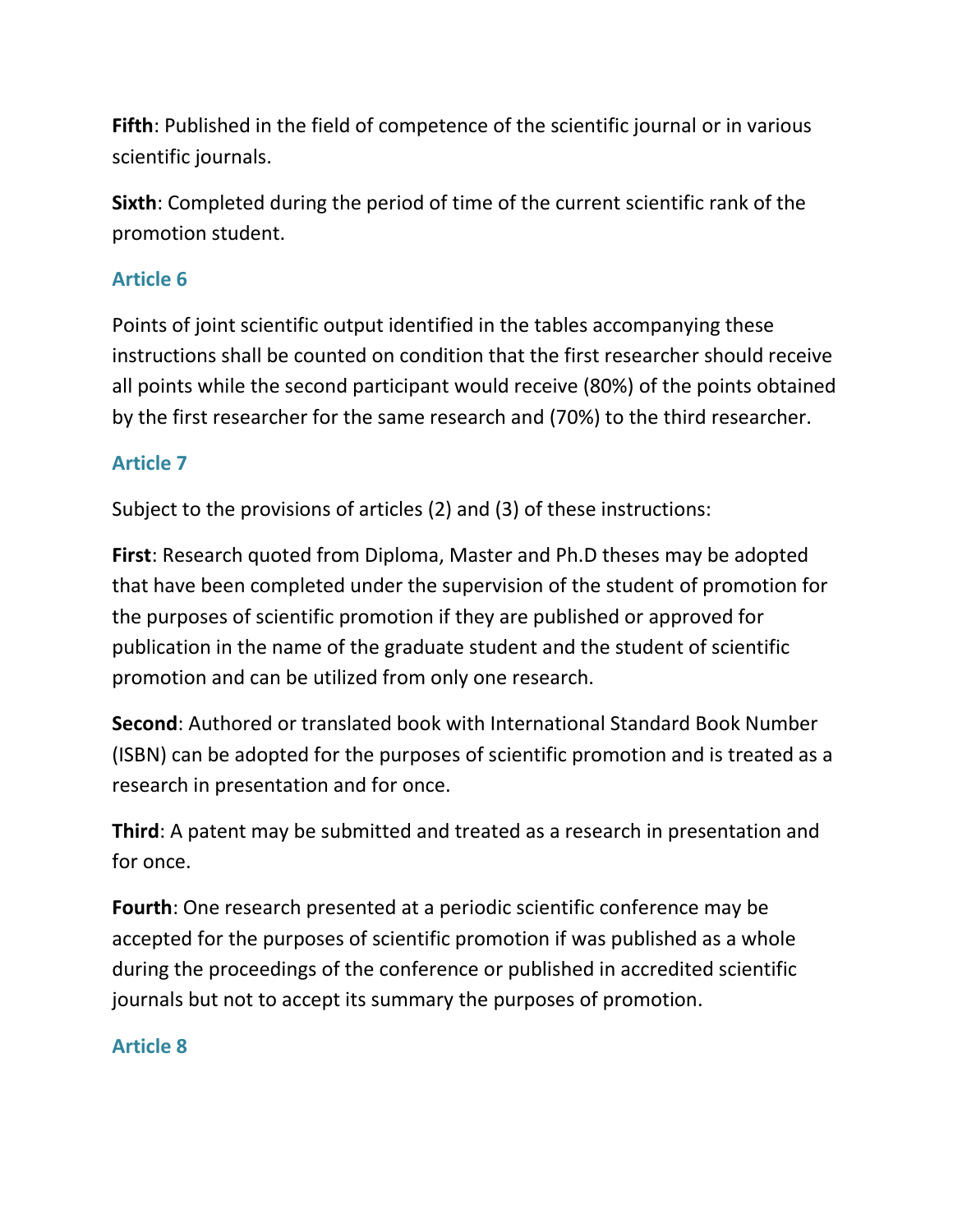Ph.D thesis or its equivalent shall be considered as a single, authentic research for a faculty member (the author of the thesis), whether he did not benefit from that thesis in advance to obtain a scientific title higher than his current scientific title according to the rulers of the law.

### **Article 9**

**First**: The scientific journal adopted for publishing research for the purposes of scientific promotion is required to be:

(a) Issued by university bodies, scientific institutions or recognized specialized entities.

(b) To follow the scientific method in editing its research and that publication would be subject to the scientific calendar.

(c) To be supervised by specialists of Ph.D professors with the title of assistant professor or professor as determined by the ministry of higher education and scientific research.

(d) To include the International Standard Serial Number (ISSN) for journals issued inside Iraq.

(e) To be issued according to the criteria determined by the ministry of higher education and scientific research.

**Second**: International journals outside Iraq shall be accredited if one of the following conditions is met:

(a) The conditions set out in paragraphs (a), (b) and (c) of item (I) of this article.

(b) Issued by a reputable international publishing house registered in one of the searchlights and indexes

(c) To have (Impact Factor) or anything agreed upon by the competent ministerial committee at the ministry.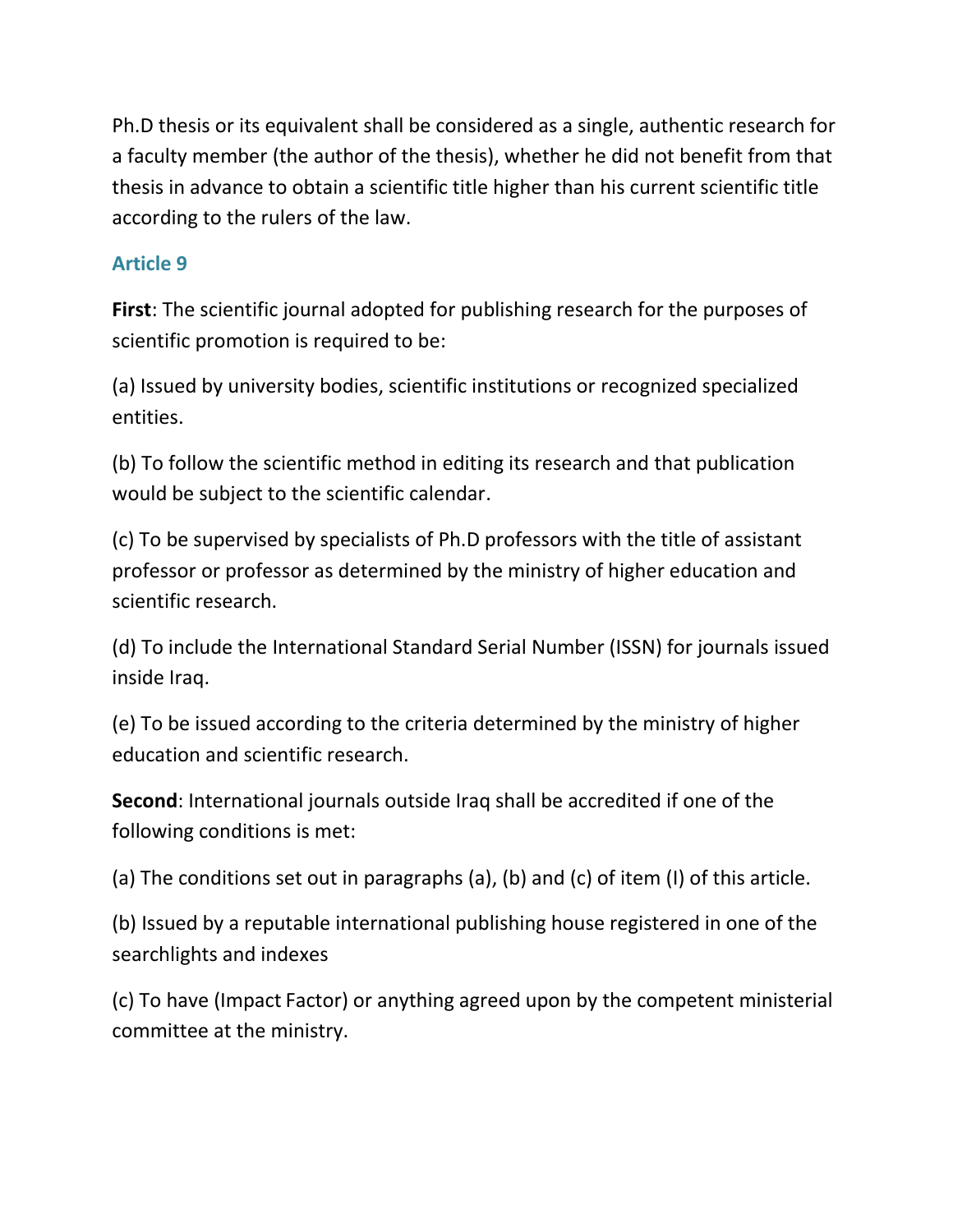**Third**: The local scientific journal which has (Impact Factor) is adopted as equivalent to those issued outside Iraq.

**Fourth**: Online Electronic Journals is adopted for the purposes of scientific promotion if the conditions set out in paragraphs (a), (b) and (c) are met of item (I) of this article.

**Fifth**: Availability of International Standard Serial Number (ISSN) for authored books.

# **Article 10**

The following percentages of the total points received by the applicant who have a community service and for only one position, for those who have spent half the minimum time for obtaining a promotion as shown in below:

**First**: (3%) for associate rectors of universities or the Iraqi Council for Medical Specialties and those of their degree (original or agency).

**Second**: (5%) of deans, associate deans, chairs of scientific councils in Iraqi Council for Medical Specialties, directors of departments at University Presidency, members of permanent ministerial committees and those of their rank (original or agency).

**Third**: (10%) per cent of the heads of scientific departments, scientific branches or directors of departments and formations at the ministry and those who are in their rank.

## **Article 11**

**First**: College Council forms the promotion committee from five (5) faculty members with the rank of professor and members of the teaching staff of the rank of professor or assistant professor in the absence of those with a professor rank and in different disciplines.

**Second**: If the number of departments or branches of the college increases is more than (7), then the number of members of the Promotions Committee would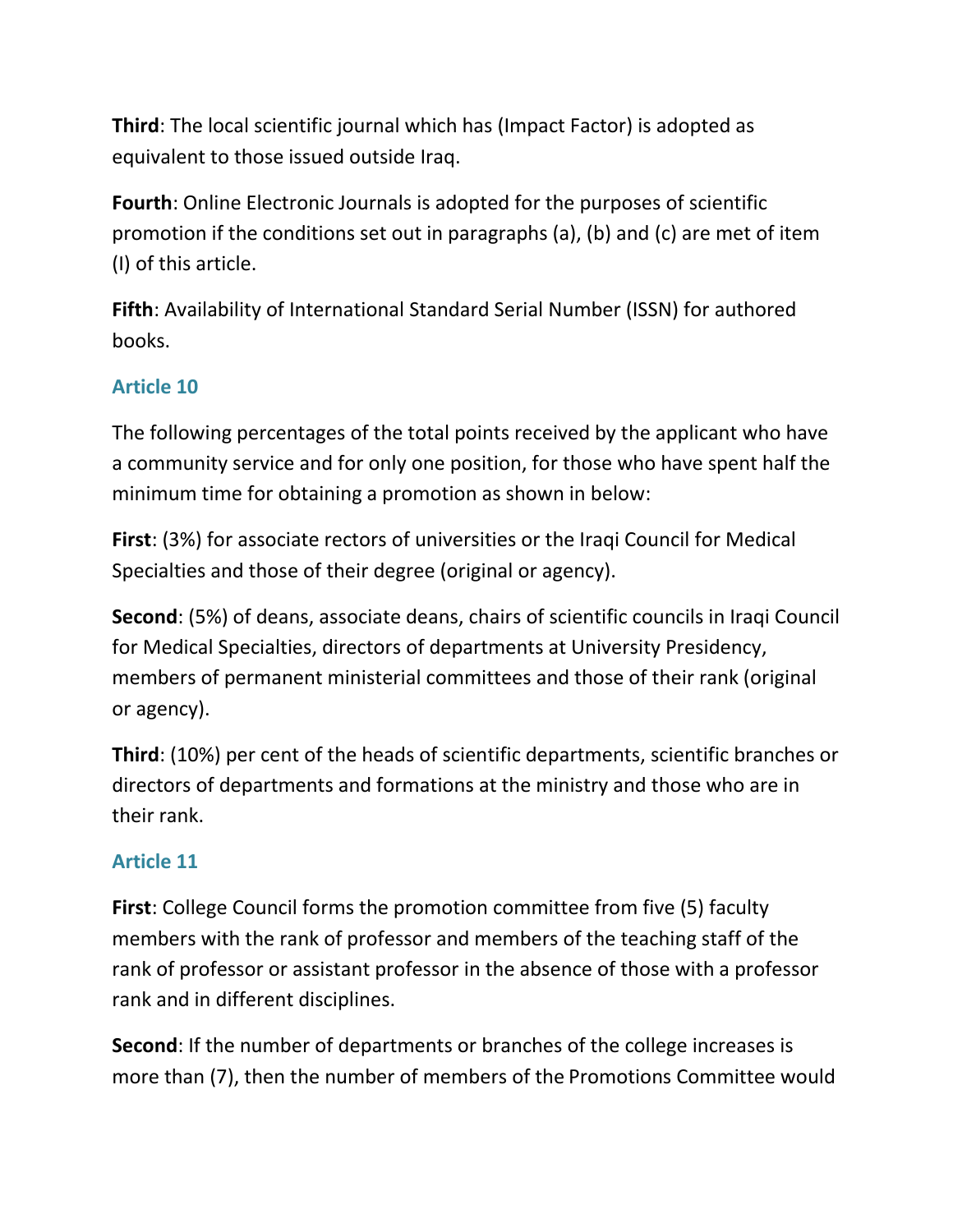be (7), including the chairman, and they are selected under the conditions stipulated in item (I) of this article.

**Third**: In the absence of the requisite competencies or degrees in the members of the Scientific Promotions Committee within the same college, then other teaching staff from other colleges would be of benefit within the same university or other Iraqi universities to form this committee.

**Fourth**: The Committee selects a Rapporteur from among its members.

**Fifth**: The Scientific Promotions Committee shall have a secretary who is fluent in a living foreign language and who can use computer and internet.

**Sixth**: Term of office of the committee is (3) years renewable once.

### **Article 12**

**First**: A member of the teaching staff may submit a written request for scientific promotion to head of the competent department or the head of the branch in the college where there are no sections, from the date of finishing the required period for scientific promotion, with a copy of each of his research or scientific works and a CD containing research and literature in PDF format with one copy of his activities approved by the Scientific Committee at the department and head of department.

**Second**: Head of department or branch shall transmit the request together with research or literature and the approval of the Scientific Committee regarding citation and the general and exact specialization to the Promotions Committee at the college or institute within (7) days from the date of submission of the application.

### **Article 13**

**First**: Scientific Promotions Committee would check the application of the faculty member at the College and when finding it unfulfilling, informing the head of department or branch of this within a period not exceeding (7) days from the date of transmission of the application, but if fulfilling the conditions, it forwards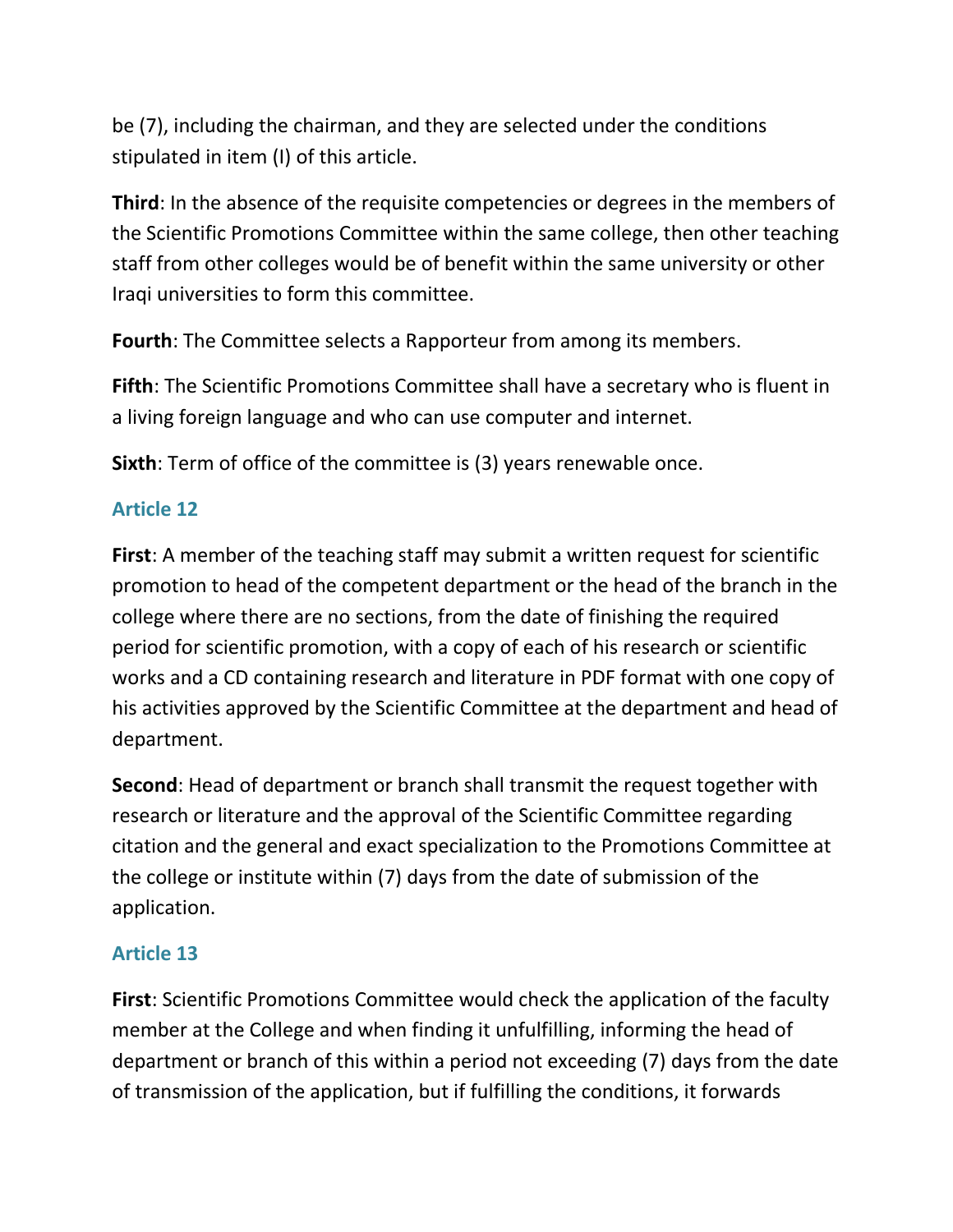research and literature by secret books to three (3) specialized experts experienced and of a higher rank than the applicant rank in case of upgrade to the rank of teacher and assistant professor on condition that no one of them is his supervisor with the use of experts from other Iraqi universities in case that the applicant's specialization is not available at his university.

**Second**: The experts shall submit their scientific assessment within (30) days of the date of arrival of research or literature to them and if the duration expires without any answer received, then sending research and literature to other experts with the same specifications and for the same period.

**Third**: Scientific Promotions Committee would check the application of a member of teaching staff for promotion to professorship rank and if finding it unfulfilling the conditions, they would inform head of department or branch within (7) days from the date of transmission of the application and if fulfilling the conditions, it forwards research and literature by secret books to three (3) specialized experts, one of them from outside Iraq and two from Iraq with a copy of scientific and administrative activities approved by the Scientific Committee at the department and head of department to completes the promotion transaction procedures.

**Fourth**: Upon completion of the audit process, the Promotion Committee shall transmit within (7) days the transaction of promotion to the College Council with recommendations for promotion while the Rapporteur of the committee submits a summary of the promotion transaction to the chairman of the committee and ten the College Council shall raise its recommendation for promotion in a period of (15) days to the Promotions Committee at University Presidency.

### **Article 14**

**First**: The Rector shall form a Central Scientific Promotion Committee consisting of members of teaching staff in the rank of professor not less than (7) members and not more than (11) members with different terms of reference on condition that one of them is specialized in law and the Rector has the right to make use of Iraqi universities to form this committee in the absence of scientific positions and competencies.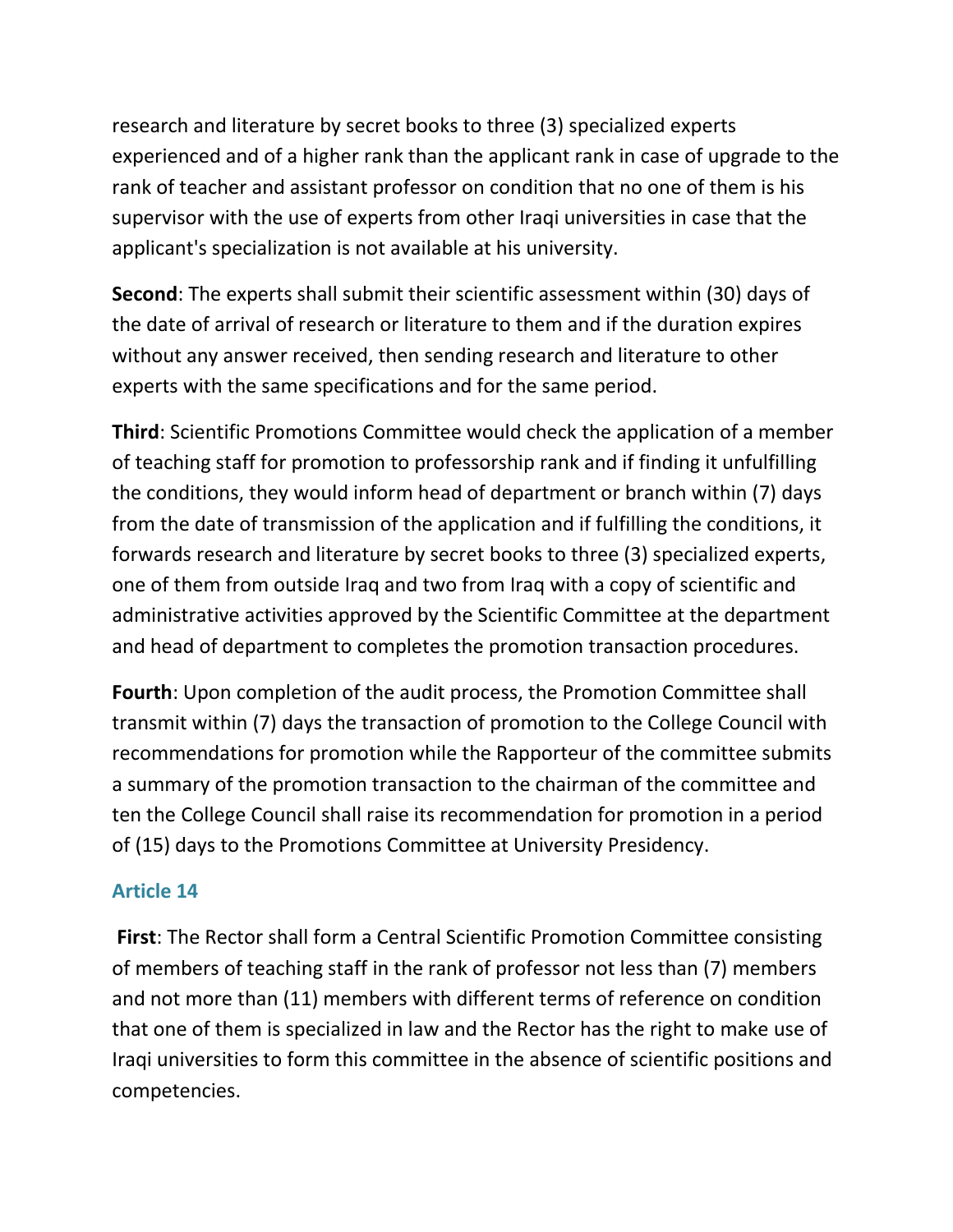**Second**: The term of office of the committee is (3) years, renewable once.

### **Article 15**

The Central Scientific Promotion Committee examines the promotion transaction procedures and prepares a summary including a report of the Promotions Committee at the college and College Council concerning its opinion on promotion to the Rector in case of promotion to the rank of teacher or assistant professor and to the University Council in case of promotion to professorship to be approved.

### **Article 16**

A ministerial committee is formed at the ministry from teaching staff with a rank of professor to consider scientific promotions inside and outside the ministry and members of the Divan of the Ministry of Higher Education and Scientific Research.

## **Article 17**

Promotion shall be granted from the date of submission of the application for promotion or from the date of completion of its requirements with no financial implications.

### **Article 18**

When a promotion is refused or postponed, the Rector or the University Council shall be informed by the dean on the rejection decision with reasons and the latter will notify the student of promotion about this within (7) days of the decision date.

### **Article 19**

The applicant for promotion has the right to object to the decision of rejection to the Committee of Objections at the university when upgrade to teacher or assistant professor ranks and to the Ministerial Committee of Objections when upgrade to professorship rank within (30) days from the date when he was notified of the rejection decision.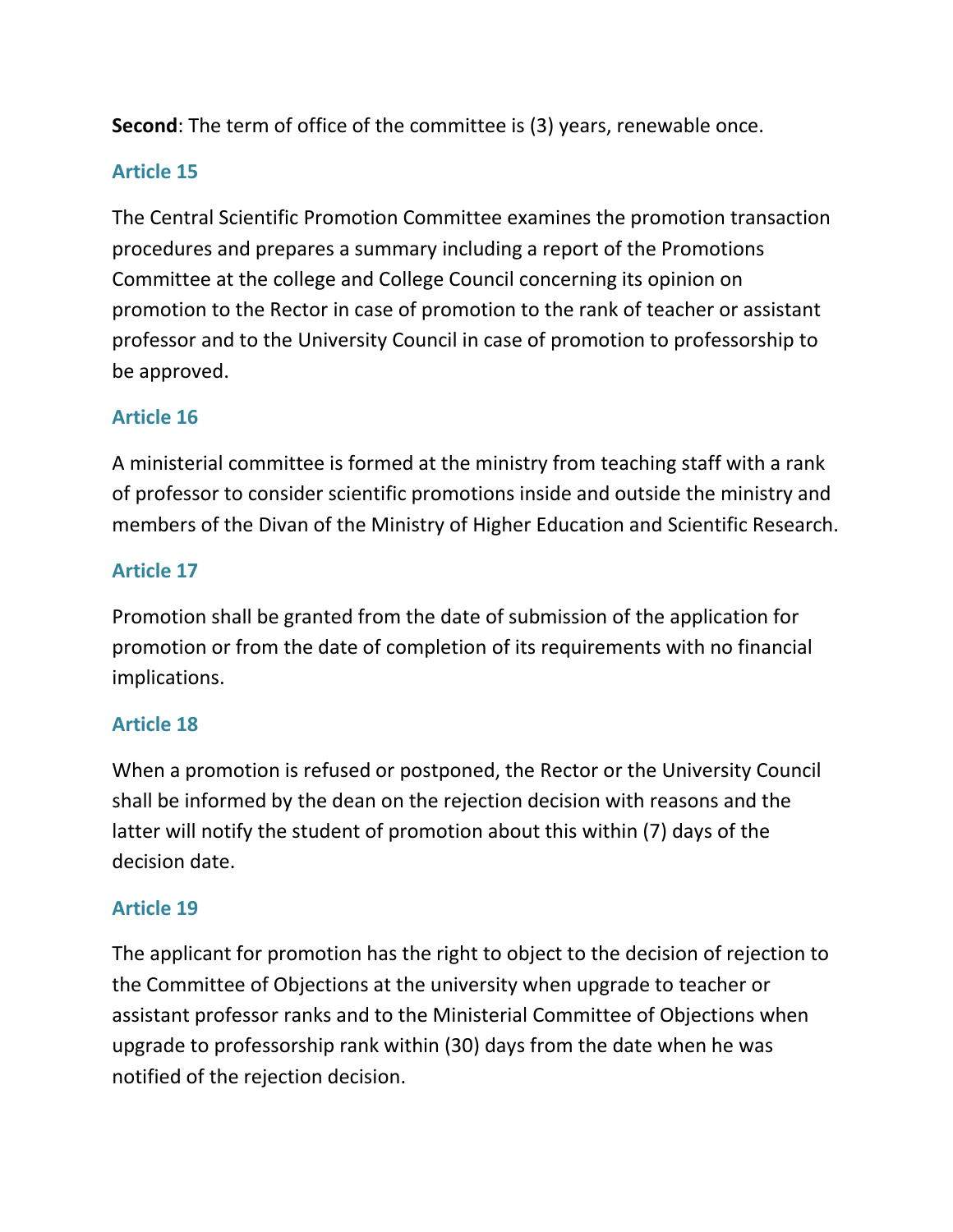### **Article 20**

**First**: An Objection Committee is formed in each university consisting of (5) members of the university with the rank of professor representing different disciplines and one of them is specialist in law who are selected by the University Council and the University Rector is called as its Chairman.

**Second**: Members of the Objections Committee may not be deans or members of Scientific Promotions Committee at the college or the Scientific Promotions Committee at the university.

**Third**: In the absence of the requisite competencies or degrees in the members of the Objections Committee, other Iraqi universities can be of use to form this committee.

### **Article 21**

**First**: A Ministerial Objections Committee shall be composed of (11) members from distinguished members of the faculty of Iraqi universities with the rank of professor and with different specialties, one of them is specialist in law and the minister is called as its Chairman whose functions are as the following:

(a) Consideration of the objection submitted by the applicant to the professorship and its decision is considered absolute.

(b) Consideration of the objection submitted by the applicant to the rank of (teacher, assistant professor) according to the resolution of the ministerial committee formed in article (16) of these instructions.

**Second**: The Committee shall meet at the ministry of higher education and scientific research and it has a Secretary and a Rapporteur from its members.

### **Article 22**

**First**: The Quorum of the objections committees provided for in articles (20) and (21) with the presence of at least two thirds of the members and their decisions shall be made by a majority of the attendees.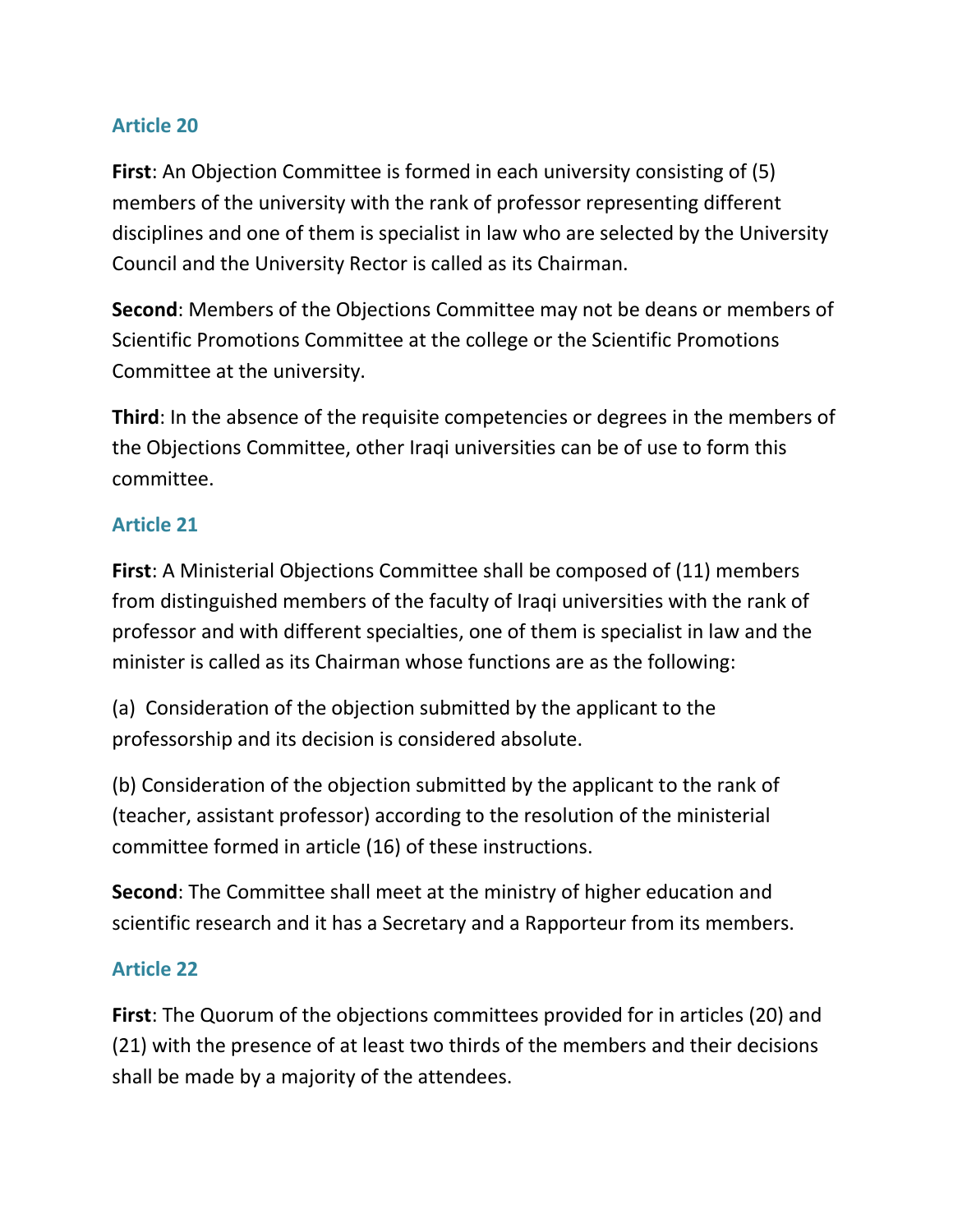**Second**: The term of office in this committee is (3) years, nonrenewable.

### **Article 23**

The Central Scientific Promotion Committee at University considers the objection submitted by the promotion applicant to upgrade to the rank of (teacher and assistant professor) on the decision of the College Council and if its decision is contrary to the decision of the College Council then the promotion transaction is forwarded to the Rector to decide upon, but if the objection is on the Rector's decision or that the Objection Committee has issued a decision contrary to the decision of the Rector, then the promotion transaction is forwarded to the University Council to decide upon.

### **Article 24**

The promotion applicant is not asked to submit an individual research for the scientific disciplines of the rank (teacher, assistant professor, professor) in accordance with the following conditions:

**First**: When his sequence is the first in one of the research submitted for scientific promotion.

**Second**: The research should not be quoted from MA or Ph.D theses that the applicant for promotion has supervised on.

**Third**: The research should be published in scientific journals registered in (Nature), (Science), (Thomson Reuters) or (Scopus) databases.

## **Article 25**

Research published or accepted for publication in scientific journals registered in (Nature), (Science), (Thomson Reuters), or (Scopus) databases are considered original researches not subject to evaluation.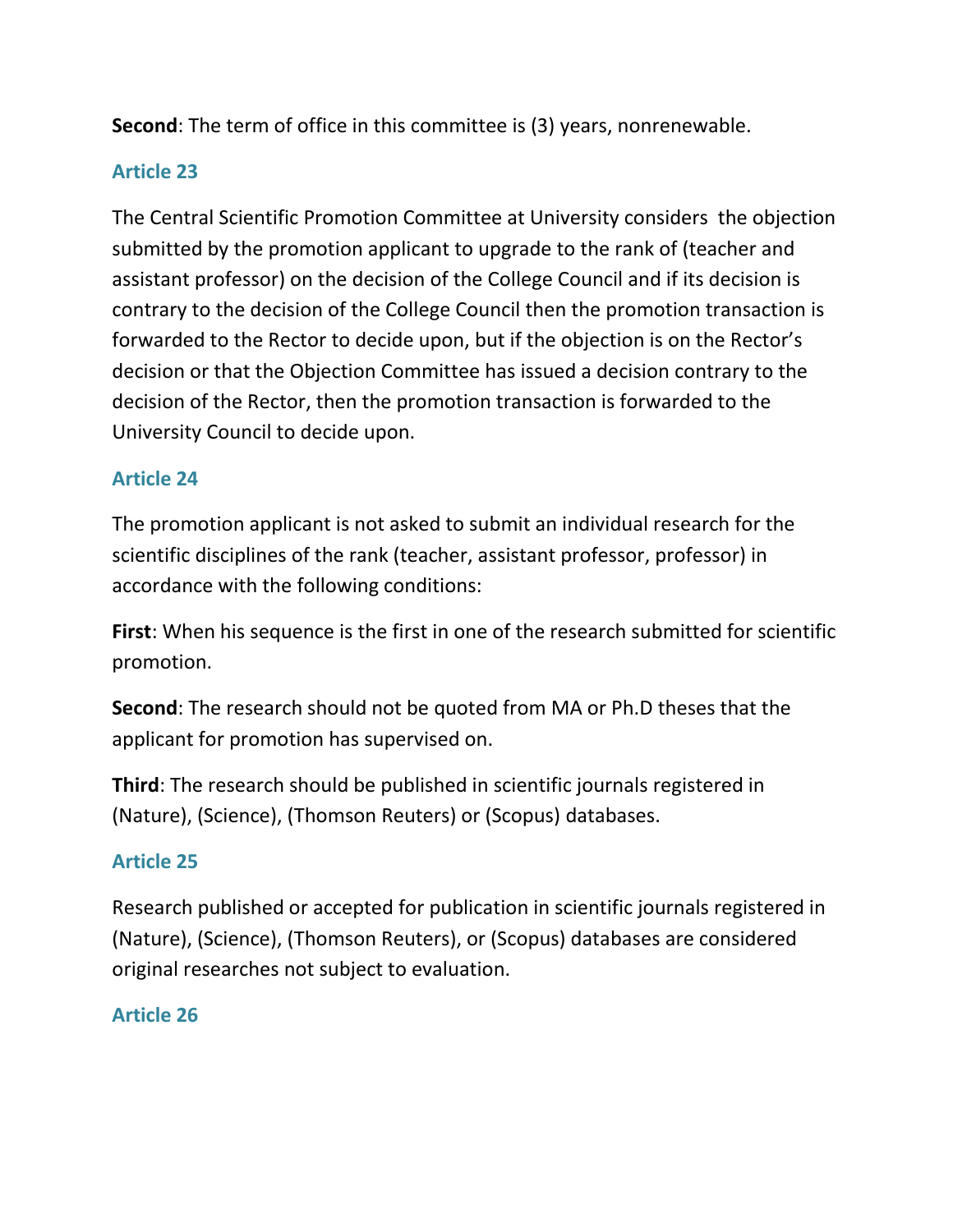The applicant for promotion shall not benefit from the same research provided for scientific promotion to obtain the points specified in table (2) attached to these instructions.

# **Article 27**

The faculty members working in the associated scientific research institutions at the university or at the research units in Technical Education Authority are eligible for the scientific promotion and shall be treated as their peers in terms of duration on condition that they have taught for less than a year with at least (6) hours, and they would offer two additional researches to what is required of their peers of the teaching staff per class and according to the requirements of promotion.

# **Article 28**

Members of the teaching staff shall retain the right to scientific promotion in the event of appointment or transfer to posts outside the ministry if the necessary conditions are met without the requirement of teaching.

## **Article 29**

The quotation percentage in a published or accepted research for publication is not to exceed (20%).

## **Article 30**

The scientific promotion transaction is not to be exchanged only after the points specified in the articles (1), (2) and (3) have been met of these instructions.

## **Article 31**

Researchers in humanities disciplines may benefit from the differentiation points in the table No. 1(a) for calculation of points of scientific rank for scientific disciplines when publication conditions are available in journals rankings.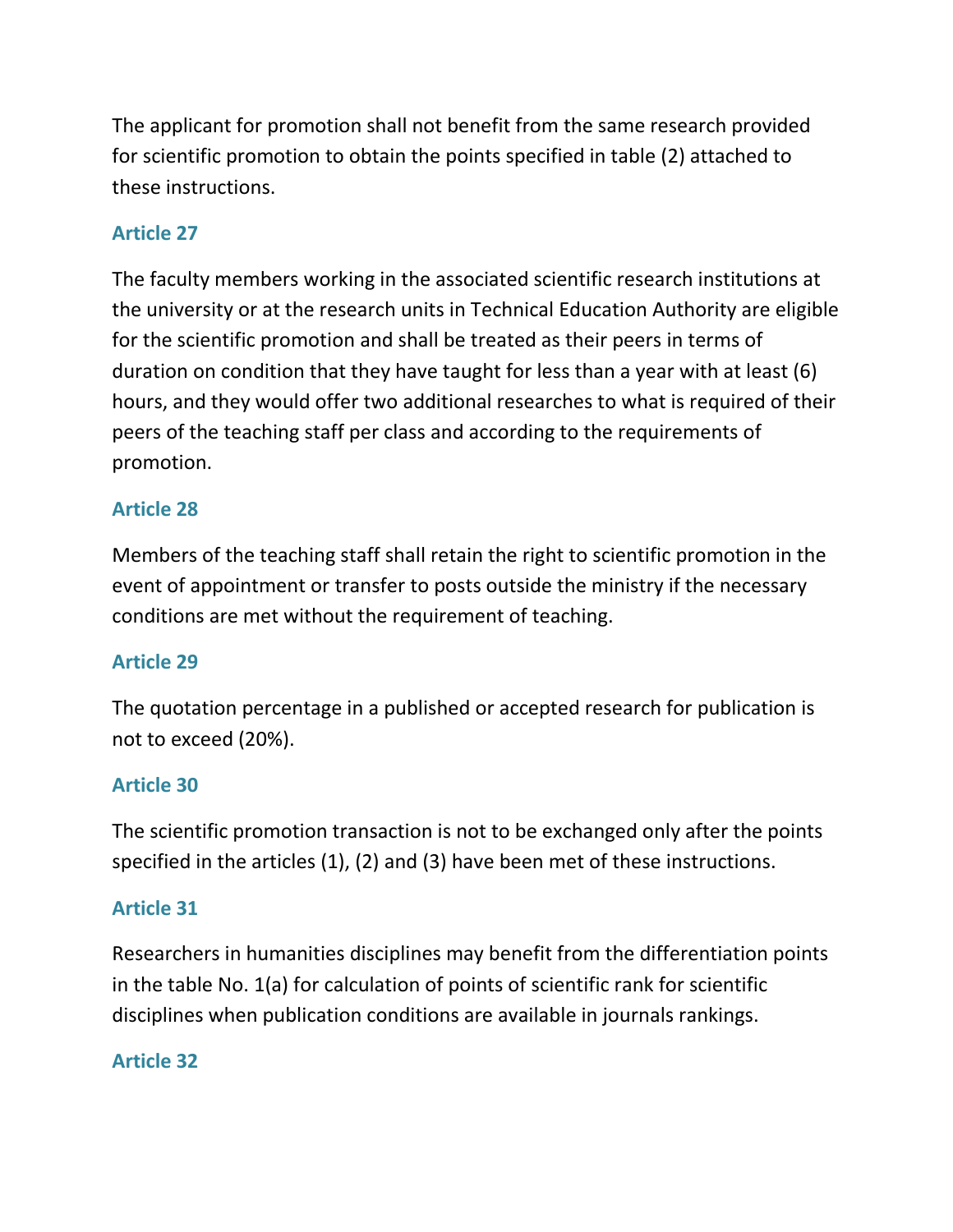The holder of the scientific title of Ph.D or its equivalent and the workers at universities and reputable institutions outside Iraq shall retain his scientific title when appointed to Iraqi universities in accordance with the provisions of section (IV) of article (11) of the University Service Law, No. 23 of 2008.

## **Article 33**

The terms of artistic promotions and procedures at the college of fine arts are governed by the provisions of the Revolution Command Council Decree (dissolved), No. 340 of 1981.

## **Article 34**

The provisions of these instructions shall not apply to scientific promotion transactions promoted prior to the force date.

### **Article 35**

The promotion provisions set forth in these instructions shall apply to members of the teaching staff at the Iraqi Council of Medical Specializations and the University of Technology and the department replaces the faculty and the Department Council replaces the College Council and the head of the department replaces the dean and heads of scientific branches replace heads of scientific departments for the purposes of applying these instructions.

## **Article 36**

The instructions for scientific promotions at universities and the Technical Institutes Authority No. 36 of 1992 shall be repealed.

## **Article 37**

These instructions are to be implemented after (60) days from the date of publication in the Official Gazette.